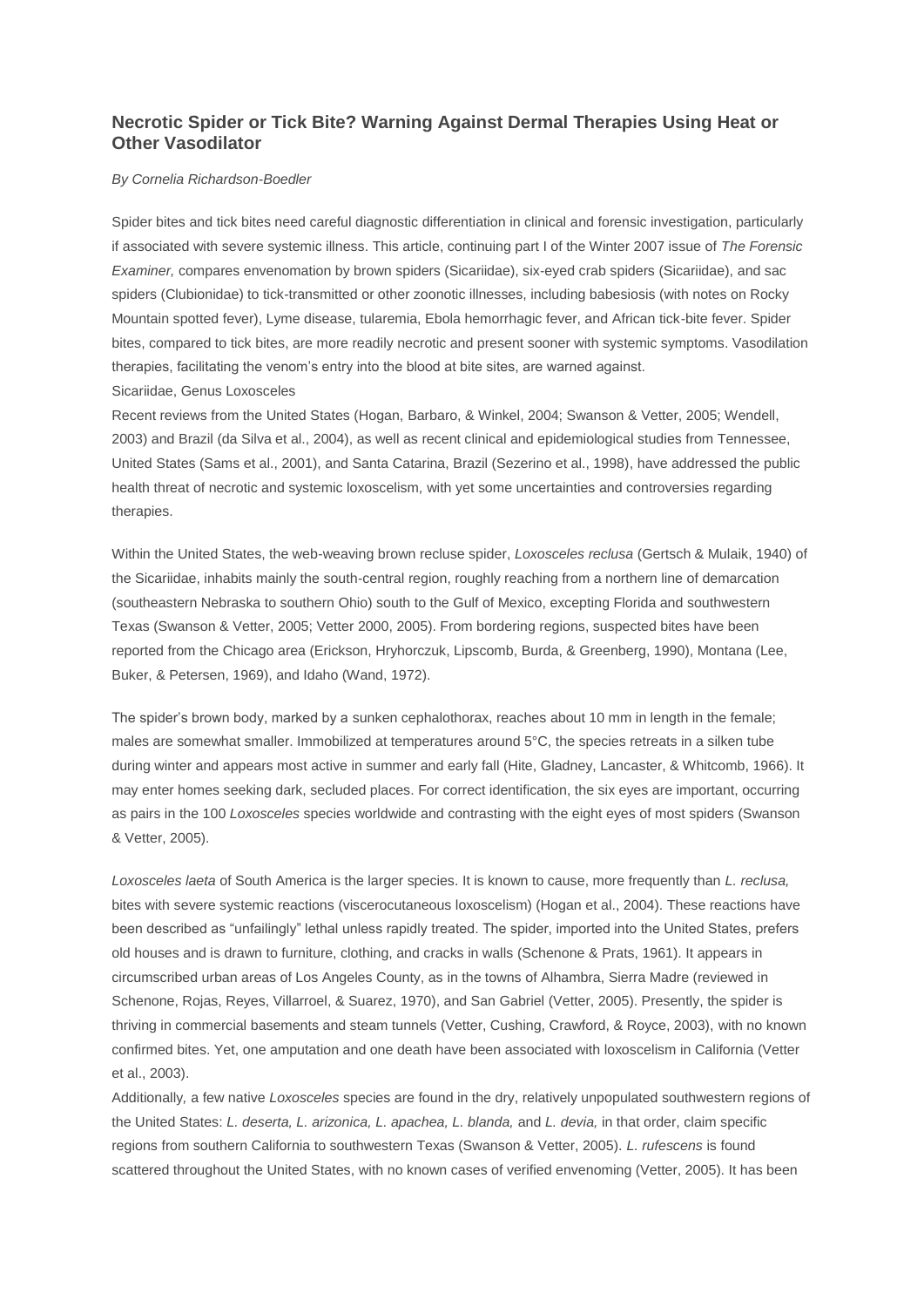noted in Chicago (Vetter & Bush, 2004), California, and is present in other countries, as in the Mediterranean Sea countries and Japan (Madon & Hall, 1970).

#### **Symptom Analysis**

In 19 documented *L. reclusa* bites, local erythema and local pain were most commonly encountered. Eleven patients developed necrosis, with a mean healing period of 5.6 weeks. Only a few patients suffered systemic symptoms (Sams et al., 2001). Such symptoms may appear 1 day post-bite and include fever, chills, malaise, nausea, vomiting, and arthralgia. In some systemic cases, a hemolytic anemia is observed as late as on the third day post-bite, often with hemoglobinuria and possibly causing fatal renal failure. Serious manifestations also include hematuria, anuria, dehydration, raised white blood cell count, thrombocytopenia, disseminated intravascular coagulation (DIC), liver injury (Wasserman & Anderson, 1984), and jaundice (Nance, 1961). Coma may occur and appears closely associated with the anuria, possibly progressing to death (Anderson, 1982). Rhabdomyolysis may contribute to renal failure (Hogan et al., 2004).

Wilson and King (1990) described the typical initial discoloration of severe *L. reclusa* bites as blue (centralized thrombosis leading to necrosis), white (halo around lesion due to vasoconstriction), and red (large area of erythema). Bite sites may present with edema, induration, pain, pruritus, and blisters. According to Anderson (1982), strong local pain due to infarction of the outer skin layer and a gradual sinking of the expanding blue area below the level of the normal skin signal impending necrosis. Auer and Hershey (1974) observed: The blistered epidermis of the necrotizing area sloughs during the second week post-bite, revealing an ulcerous, gangrenous cavity. The remaining dead skin may function as dry eschar, but, with continuation of the necrosis, can be lost weeks later. The necrosis is severe and particularly indolent in fatty areas of the body.

In the more serious *L. laeta* envenomation, the diagnostic information from confirmed and probable cases revealed that the violet-black, blistered then dried, and parchment-like skin is sloughed usually during the second week post-bite, sometimes revealing even the underlying muscles and aponeuroses. During the hours or days post-bite, victims suffer local edema (which increasingly recedes from the violet area) and particularly strong, insomnia-causing local pains not alleviated by pain medication (Macchiavello, 1947). Schenone and Prats (1961) noted painful local edema developing within 1 hour post-bite, spreading extensively from the bite site and gradually deepening in color.

Systemic signs and symptoms associated with *L. laeta* envenomation have included fever, restlessness, nervousness, insomnia, and, infrequently, darkened urine or hematuria (Macchiavello, 1947; Schenone & Prats, 1961). As observed in a clinic, the urinary changes tend to develop within 24 hours post-bite, often accompanied by a steep rise in temperature and leading to jaundice, cyanosis, dyspnea, anuria, coma, and sometimes death. For example, of 40 patients treated, four suffered viscerocutaneous loxoscelism and one died, showing gastric erosion (postmortem). Thirty-one of the cases had occurred in spring and summer in Chile (Schenone & Prats, 1961).

A study by Sezerino et al. (1998) including proven bites by *L. laeta* or *Loxosceles intermedia* noted that the percentage of cases with viscerocutaneous (sometimes fatal) involvement was highest in those regions of South America where *L. laeta* was prominent, as in Chile, or near prominent, as in the Brazilian state of Santa Catarina; in contrast, some reports of Brazilian regions with a prevalence of either *Loxosceles gaucho* or *L. intermedia* had shown zero deaths.

Compared to *L. reclusa* and *L. laeta,* the species *L. rufescens* is linked with relatively mild symptoms*.* Bite victims in Israel suffered local pain and blistering, nonserious necrosis with eschar formation, fever, weakness, joint and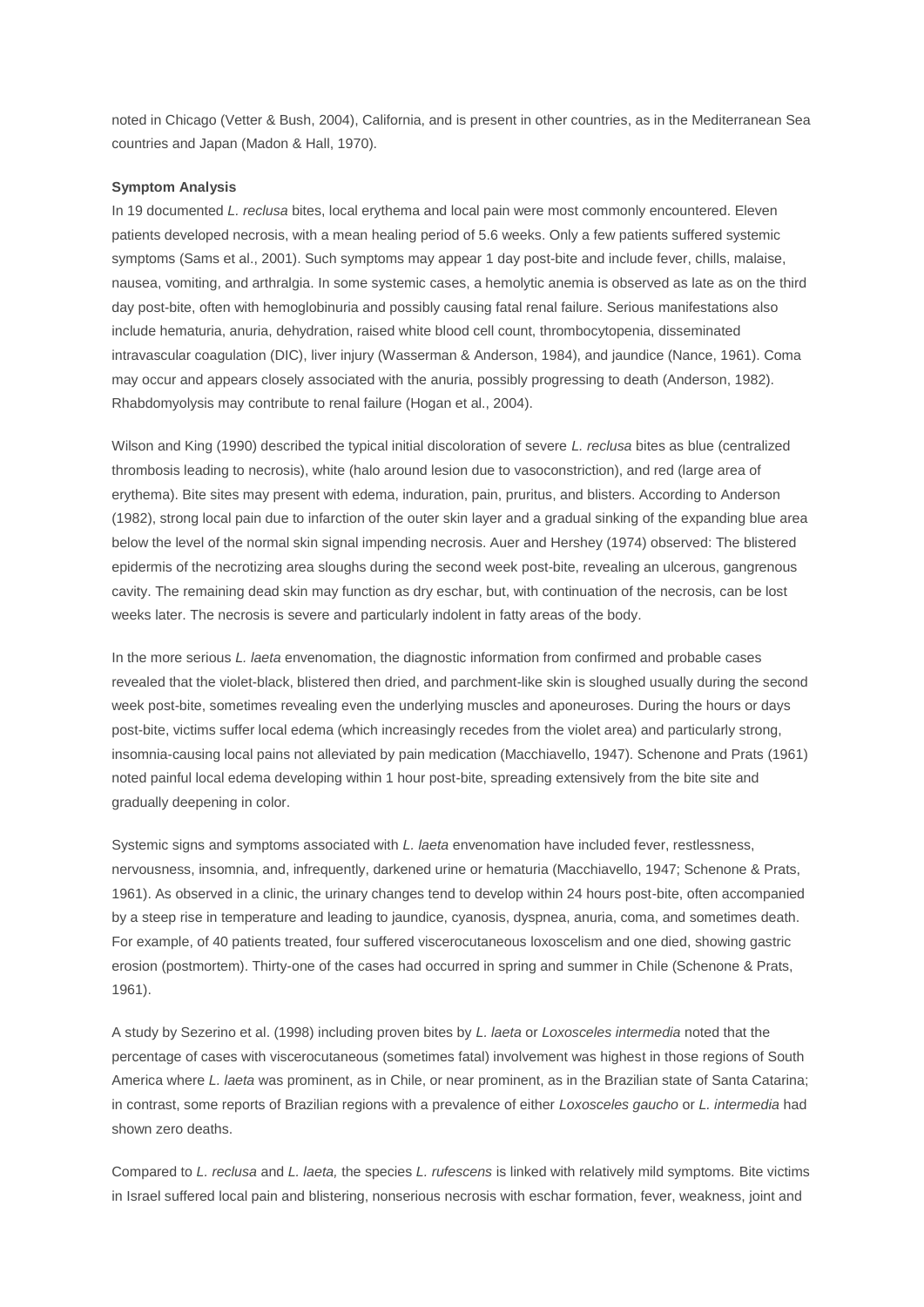muscle pain, lymphadenopathy, pharyngitis, and generalized papular erythematous rash. One case in 21 showed transient microscopic hematuria (Borkan, Gross, Lubin, & Oryan, 1995).

## **Detection Tests, Antivenom, and Homeopathic Therapies**

*Loxosceles* envenoming detection tests and other diagnostic laboratory aids are available (Hogan et al., 2004). For example, an enzyme-linked immunosorbent assay (ELISA) detects venom recovered from bite sites by aspirate, biopsy, or hair sample for at least 7 days post-bite (in mammals) (Gomez, Krywko, & Stoecker, 2002). Immunity detection by use of a lymphocyte transformation test identifies a brown recluse bite in humans as early as 4–6 weeks post-bite (Berger, Millikan, & Conway, 1973).

Antivenom therapies, already practiced in South America (Hogan et al., 2004; Sezerino et al., 1998; da Silva et al., 2004), have been investigated in the United States (reviewed in Erickson et al., 1990; Swanson & Vetter, 2005). The Instituto Butantan in São Paulo, Brazil produces effective polyvalent (*Loxosceles, Phoneutria, Tityus*) and *Loxosceles* antivenoms. Some patients, such as 6.5% of 125 victims treated intravenously with *Loxosceles* antivenom, have developed side effects including urticaria, nausea, and bronchospasms (Sezerino et al., 1998). A potential vaccine derived from *L. intermedia* venom by use of a nontoxic recombinant protein, of interest for public health measures in *Loxosceles*-infested regions, has been tested in rodents in South America (reviewed in da Silva et al., 2004; Swanson & Vetter, 2005). Alternative medicine recommends a homeopathic prophylaxis and treatment (Richardson-Boedler, 1998, 2002).

# **Prevention Measures of Systemic Loxoscelism**

Anderson (1977) noted that hemolysis in loxoscelism is caused by the direct destructive action of the venom on cell walls and aggravated by mechanical injury to erythrocytes present at the bite site due to vascular coagulation. The advice given is to rest the part bitten, apply padding over the bite site, and splint, if a limb is involved, to prevent further trauma (Anderson, 1982). Rest, ice compresses, and elevation (RICE) are commonly prescribed (Erickson et al., 1990; Sams et al., 2001; Wilson & King, 1990). Applied heat has been observed to increase the severity of the lesion and was suggested to activate the necrotizing lipase, sphingomyelinase D (King, 1985). Strenuous exercise is not recommended (King & Rees, 1986).

Richardson-Boedler (1998) suggested: A severe systemic reaction in loxoscelism is facilitated by local (vasodilating) treatment with heat or alcohol (also alcohol consumption) and local trauma received at the moment of the bite, such as hitting the biting spider (and one's body). Severe systemic loxoscelism has been viewed as caused by the absorption rather than intradermal (extravascular) presence of the venom (Macchiavello, 1947; Wasserman & Anderson, 1984; Wilson & King, 1990). Machiavello's (1947) early suggestion that the viscerocutaneous arachnidism was caused by the direct entry of the venom into a blood vessel was later verified by laboratory evidence (Denny, Dillaha, & Morgan, 1964; Rees, O'Leary, & King, 1983).

Public guidelines posted at the hospital Vital Brazil in São Paulo, Brazil, recommend to avoid alcohol intake in snake envenomation; yet, in spider bites (including *Loxosceles* bite) or scorpion stings, the public is admonished to apply warm compresses to alleviate local pain before seeking medical aid (Museu Instituto Butantan, 2001a, b; personal visit of January 11, 2005). In a Brazilian review, however, ice, elevation, rest, and avoidance of heat are named as established therapeutic prescriptions in loxoscelism (da Silva et al., 2004).

In the Pacific Northwest (see Part 1), local heat application has been prescribed for suspected spider bite, such as to alleviate a local swelling or the numbness of a limb bitten; moreover, the sympatholytic agent Regitine (phentolamine), applied subcutaneously, is one of the medicines routinely chosen (see Akre & Myhre, 1991).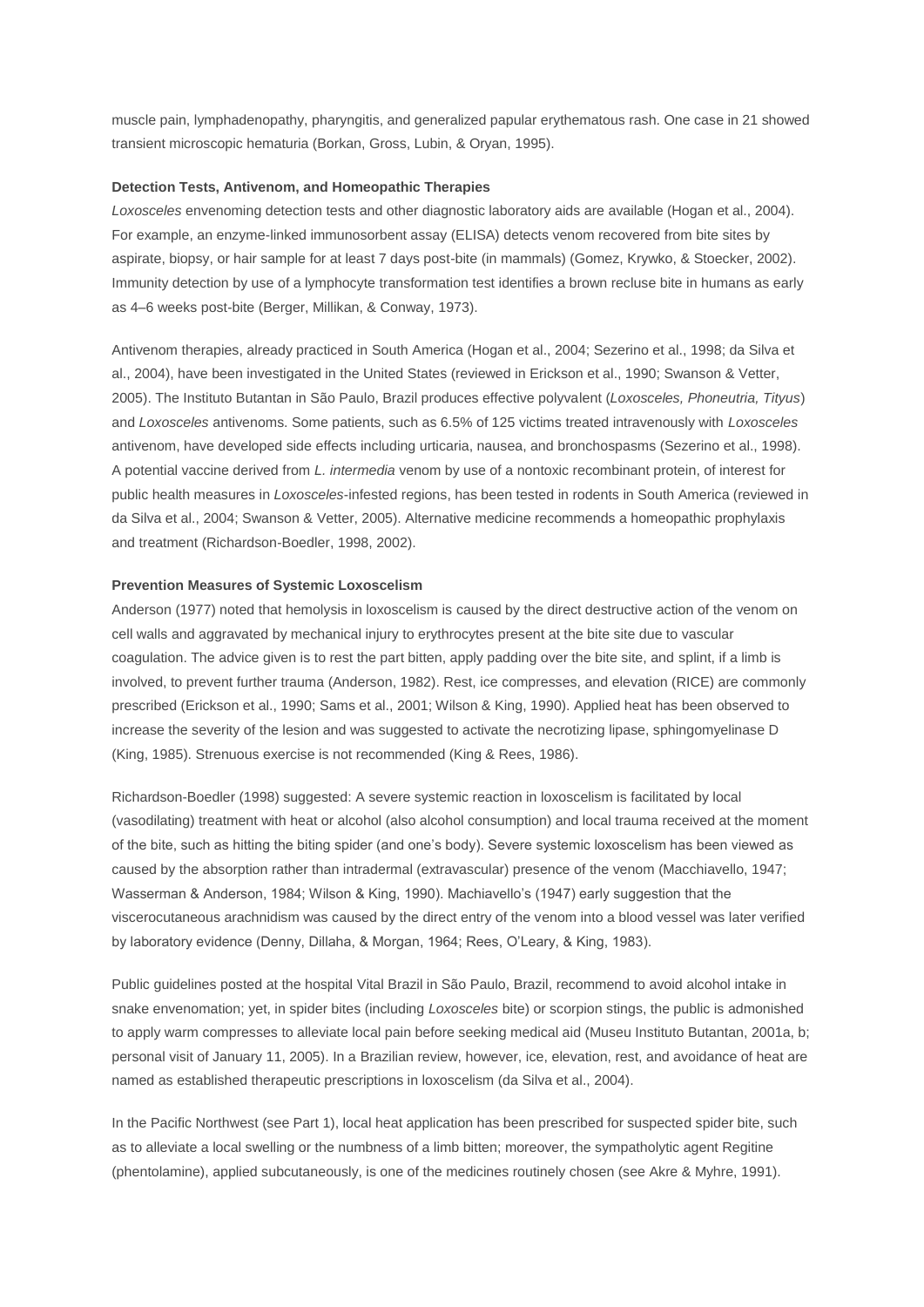Regitine is known to counteract necrosis and trigger vasodilation but has not proven effective in loxoscelism (Fardon, Wingo, Robinson, & Masters, 1967; Wasserman & Anderson, 1984).

Topical nitroglycerin, used by physicians in the form of patches to prevent necrosis from *L. reclusa* bites, has been tested in rabbits inoculated with *Loxosceles* venom. Applied as paste to the skin lesion every 6 hours for 3 days, it did not prevent necrosis. However, compared to untreated inoculated controls, it caused heightened inflammation score and a twofold increase in creatine phosphokinase levels. Vasodilation, caused by topical nitroglycerin and viewed as aiding in the removal of toxins from envenomation sites and in the prevention of thrombosis, was suggested to increase, however, the risk of systemic toxicity (Lowry, Bradfield, Carroll, Brewer, & Meggs, 2001).

As reported, heat has been applied in suspected *L. reclusa* bites to the entire limb affected (2 days post-bite) (Lee et al., 1969), directly to the lesion (3 days post-bite) (Erickson et al., 1990), or to the excised area (Vetter & Bush, 2002). Vasodilators and nitroglycerin are listed as specific therapies in loxoscelism (Swanson & Vetter, 2005), among antivenom, hyperbaric oxygen, dapsone, antihistamines, antibiotics, dextran, glucocorticoids, heparin, curettage, surgical excision, and electric shock. The collaborators recommended to subject therapies to controlled, randomized trials, as some may be toxic.

Locally or systemically applied measures that increase the blood flow to the affected area should be detrimental in any form of envenomation associated with a potential hematological severity.

## **Babesiosis (With Notes on Rocky Mountain Spotted Fever)**

Clinical symptoms similar to those of severe systemic loxoscelism (and those of malaria) are caused by the zoonotic hematological illness of babesiosis, triggered in humans and animals by a tick-borne protozoal parasite (genus *Babesia*) that attacks erythrocytes. Cases of babesiosis, caused by *Babesia microti,* found transmitted by (nymphal) *Ixodes dammini* ticks (Dammin, Spielman, Benach, & Piesman, 1981; Spielman, Clifford, Piesman, & Corwin, 1979), have been reported particularly from the northeastern United States (Gombert et al., 1982; Meldrum, Birkhead, White, Benach, & Morse, 1992) and also from Wisconsin (Iacopino & Earnhart, 1990; Steketee et al., 1985).

The first case documented in the United States was triggered by an unknown *Babesia* species in 1966 in northern California (Scholtens, Braff, Healy, & Gleason, 1968). The disease occurs more readily in the elderly (Benach & Habicht, 1981; Gombert et al., 1982). A characteristic skin lesion at the site of inoculation is not noted (Dammin et al., 1981).

The incubation time for babesiosis, which is treated with clindamycin and quinine in combination, is ca. 1 to 2 weeks (Anonymous, 1986). Babesiosis can be asymptomatic or, in the other extreme, fatal. Symptoms include fever, shaking chills, headache, dark urine due to hemolytic anemia, and thrombocytopenia. Splenectomized patients are at risk of a fatal outcome (Gombert et al., 1982). With severe hemolytic anemia, jaundice, respiratory distress syndrome, and hepatomegaly have also been observed (Iacopino & Earnhart, 1990).

Comparably, in Rocky Mountain spotted fever, *Rickettsia rickettsii* pathogens attack small blood vessels, multiplying in damaged endothelial cells. The illness, at times fatal, may progress to diffuse generalized systemic vasculitis, affecting internal organs; the incubation time is 5 to 7 days. Tick vectors are *Dermacentor andersoni* in the west, *Dermacentor variabilis* in the east and south (Anonymous, 1986). Initial symptoms include fever (high at night), headache, myalgia, nausea, vomiting, and maculopapular, later petechial and ecchymotic rash worse warmth and first on extremities (Fischer, 1990).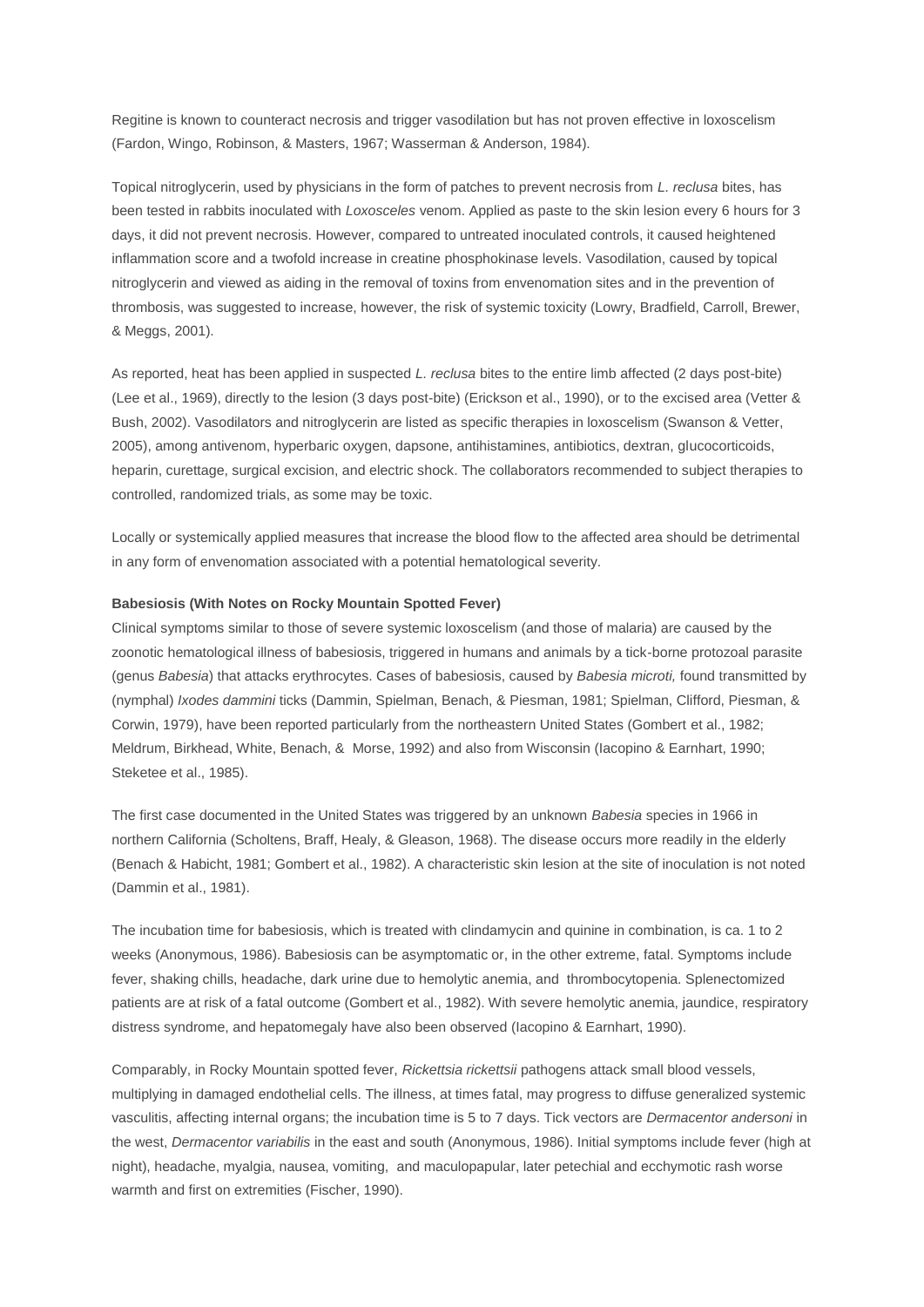## **Lyme Disease**

First noted in the northeastern United States in 1975, Lyme disease has spread through most parts of the country. Caused by *Borrelia burgdorferi* (spirochete),mostly *Ixodes*-transmitted, it is initially treated with tetracycline*.* The incubation time is usually 1 to 2 weeks, when the local erythema chronicum migrans (often also smaller secondary lesions) and systemic symptoms appear, including malaise, headache, fever, myalgia, arthralgia, and lymphadenopathy. Weeks later, a second stage of illness manifests with neurological and cardiac symptoms, followed weeks or years later by arthritis (third stage) (Anonymous, 1986).

In contrast to the main lesion, which forms a growing circular area (red on the outer border, clearing in center), secondary lesions are smaller, less prone to expand, and may form several days after onset of the main lesion (Anonymous, 1986).

In some patients with Lyme disease, the erythema chronicum migrans may develop within hours or days of the bite and have a vesicular or necrotic center and bluish discoloration. Malaise, fever, and arthralgia may also commence during the days following the bite, thus moving the manifestations closer to those of local and (mild) systemic loxoscelism. Yet, atypical for systemic loxoscelism, the clinical course in the two reported cases, such as in regard to the arthralgic pains, was prolonged (Osterhoudt, Zaoutis, & Zorc, 2002; Rosenstein & Kramer, 1987). In regions endemic for *I. dammini,* but nonendemic for *Loxosceles* spiders, Lyme disease should be suspected before brown recluse bite (Rosenstein & Kramer, 1987).

# **Tularemia**

Transmitted by rodents ("rabbit fever") and most hard ticks, tularemia is caused by the coccobacillus *Francisella (Pasteurella) tularensis* and treated with streptomycin. The incubation time is 5 to 10 days (Anonymous, 1986). It has ranged from 1 to 21 days, with a mean of 4.2 days, in 30 documented cases (Sanders & Hahn, 1968).

Along with influenza-like symptoms, such as fever, chills, malaise, headache, vomiting, and diarrhea, four types of tularemia were encountered among 106 cases: [1] ulceroglandular in 74 cases, [2] typhoidal in 16 cases, [3] glandular in 15 cases, and [4] oculoglandular in 1 case. Renal failure preceded death in 2 cases. The illness, first noted in rodent-exposed humans in 1914 in California, can also be transmitted by cats (Sanders & Hahn, 1968).

The ulcers of tularemia are known to resemble a necrotizing spider bite (Bennett & Vetter, 2004; Swanson & Vetter, 2005). Developing at the site of inoculation, the ulcer is indolent, usually infected, and may not resolve for several weeks (Evans, 1969). It may be as small as 4x4 mm; moreover, in glandular tularemia, the lymphadenopathy may not abate for several months (Sanders & Hahn, 1968). By 1970, most cases of tularemia in the United States had been reported in Arkansas, Illinois, Tennessee, and Missouri (Brooks & Buchanan, 1970). These states are also endemic for *L. reclusa,* which triggers some similar symptoms; yet, the dermal lesion in loxoscelism is clearly necrotic and may enlarge aggressively, and systemic symptoms appear sooner following inoculation.

#### Sicariidae, Genus Sicarius

Next to the genus *Loxosceles,* the genus *Sicarius* (Sicariidae), six-eyed crab spiders,is associated with severe local necrosis and fatal intravascular complications, mainly in South Africa. It is indigenous also to South and Central America, but not North America (Newlands, 1982).

In South Africa, *Sicarius* species, such as *Sicarius testaceus* (Purcell, 1908), tend to appear in arid and semi-arid regions. Buried in sand, they do not readily contact humans, are nonaggressive, and do not make webs. They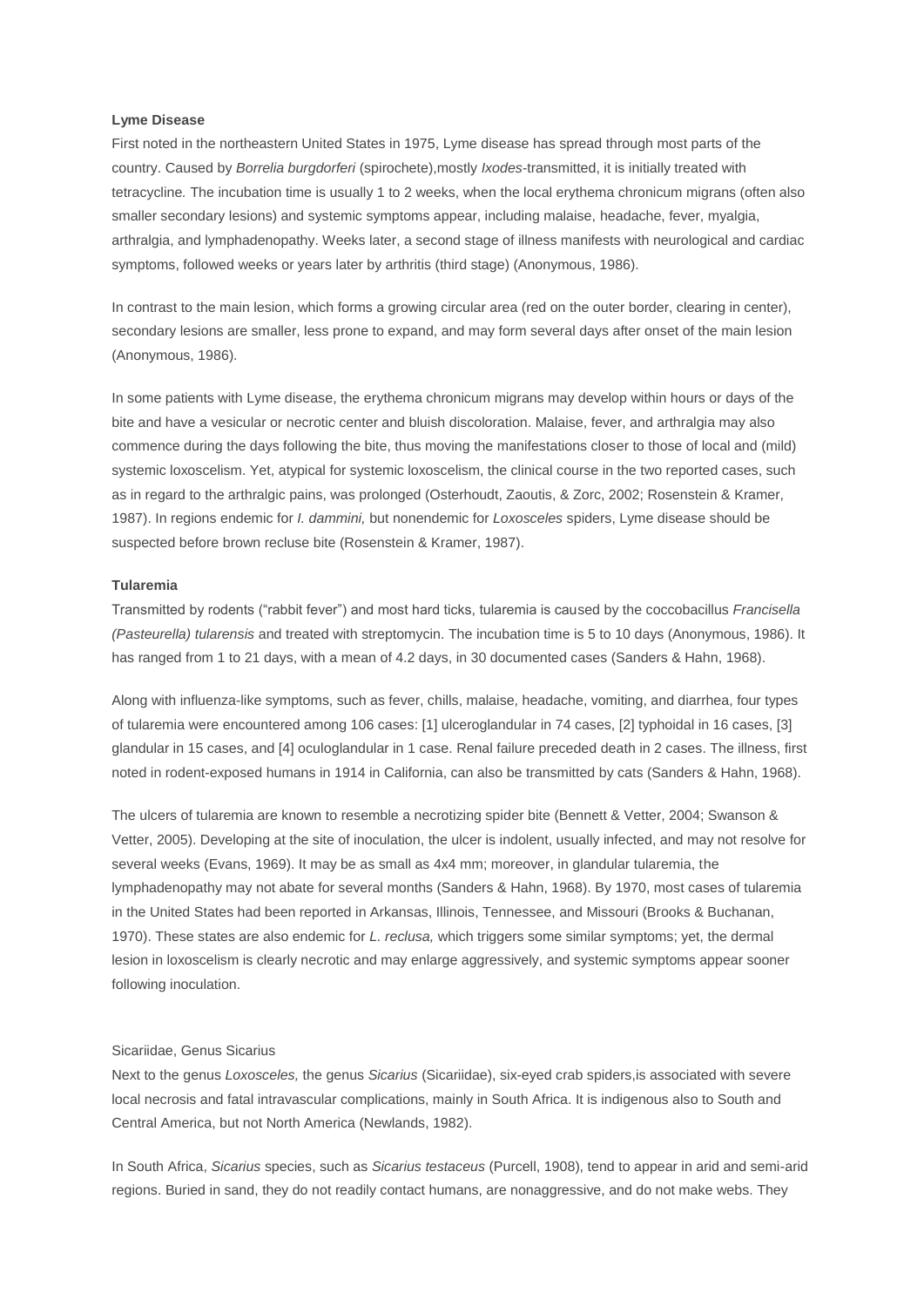reach a body length of 15 mm, are yellowish, reddish-brown in color, and have a tough outer skin with small spines (Newlands & Atkinson, 1988). Of this genus, *Sicarius spatulatus* is the smallest species and the only species of South Africa not found in arid regions. It appears in populated regions of the southeastern Cape Province (Newlands, 1982).

In South America, the genus *Sicarius tropicus,* found in northeastern Brazil, is known to cause necrotic symptoms similar to those of *Loxosceles* spiders (Lucas, 1988; Lucas, Cirelli, Knysak, & Zveibil, 1978/79). *Loxosceles* serumtherapy cures; the reddish spiders show soil on their bodies (Lucas et al., 1978/79). However, in 1998, they were still not known as a major health problem (Sezerino et al., 1998). *Sicarius ruoepes* of Chile has once been considered a possible cause of necrotic arachnidism, which was later ascribed to *L. laeta* (Macchiavello, 1947).

## **Symptom Analysis**

Public health concerns in South Africa have led to the formulation of key symptoms learned from suspected *Sicarius* bites: A severely necrotic lesion, visible 6 to 8 hours post-bite, develops surrounded by a hemorrhagic ecchymotic region; an eschar forms 1 to 3 days post-bite; and minimal local edema or inflammation occurs. Systemically, the bite causes DIC as early as 1 to 3 days post-bite, a generalized edema 7 to 10 days post-bite, and massive local tissue destruction (Newlands & Atkinson, 1990a). Death in humans is known to occur (Newlands & Atkinson, 1990a, b). The necrosis may spread aggressively, having caused the loss of an arm in a victim with a presumptive *S. spatulatus* bite(Newlands, 1982).

*Sicarius albospinosus,* collected in the Namib Desert, was confirmed to carry proteolytic venom. Rabbits bitten suffered symptoms that suggested the venom's strong virulence in man: Local necrosis with hemorrhage and tissue destruction present ca. 2 to 3 hours post-bite, with black eschar by 5 hours post-bite; systemic petechial hemorrhaging present ca. 5 hours post-bite, affecting visceral organs (liver, kidney, lungs, spleen, alimentary canal, mesenteries, and heart); no local edema or erythema (though present in surviving rabbits); ecchymotic zone surrounding necrosis; DIC (diagnosed), with thrombocytopenia and deactivation of the clotting factor VIII (platelet cofactor); but no hemoglobinuria (Newlands, 1982).

*S. testaceus* bites in rabbits produced the following symptoms: subcutaneous hemorrhage within 1–3 hours postbite, tissue necrosis, inflammatory infiltration (muscle and adipose tissue), permeable blood vessels near the bite site, and petechial visceral bleeding (liver, kidney, lungs, and duodenum). *S. testaceus* was suggested as potentially harmful to humans and associated with thrombocytopenia, in contrast to loxoscelism, which causes thrombocytopenia in combination with hemolysis (Van Aswegen et al., 1997).

#### **Ebola Hemorrhagic Fever**

The infective agent of Ebola hemorrhagic fever is a thread-like negative-strand RNA virus (Filoviridae) marked by a secretory and a surface glycoprotein; the latter's binding to endothelial cells, which facilitates the replication of the virus, has been suggested to trigger DIC. The actual illness has occurred in monkeys and humans only and is transmitted mainly through body fluids, possibly also through the air or by skin contact (reviewed in Mwanatambwe et al., 2001).

A comparative review (Richardson-Boedler, 1999) has noted systemic similarities in experimental mammals between symptoms of *Sicarius* envenomation (Newlands, 1982) and those of Ebola hemorrhagic fever (Fisher-Hoch et al., 1985). Both conditions are marked by a decline of factor VIII in the plasma previous to DIC, whereby the Ebola virus causes a decline of factor VII as well. Newlands (1982) had proposed the decline of factor VIII, known as rare in DIC, as uniquely leading to DIC in *Sicarius* envenomation.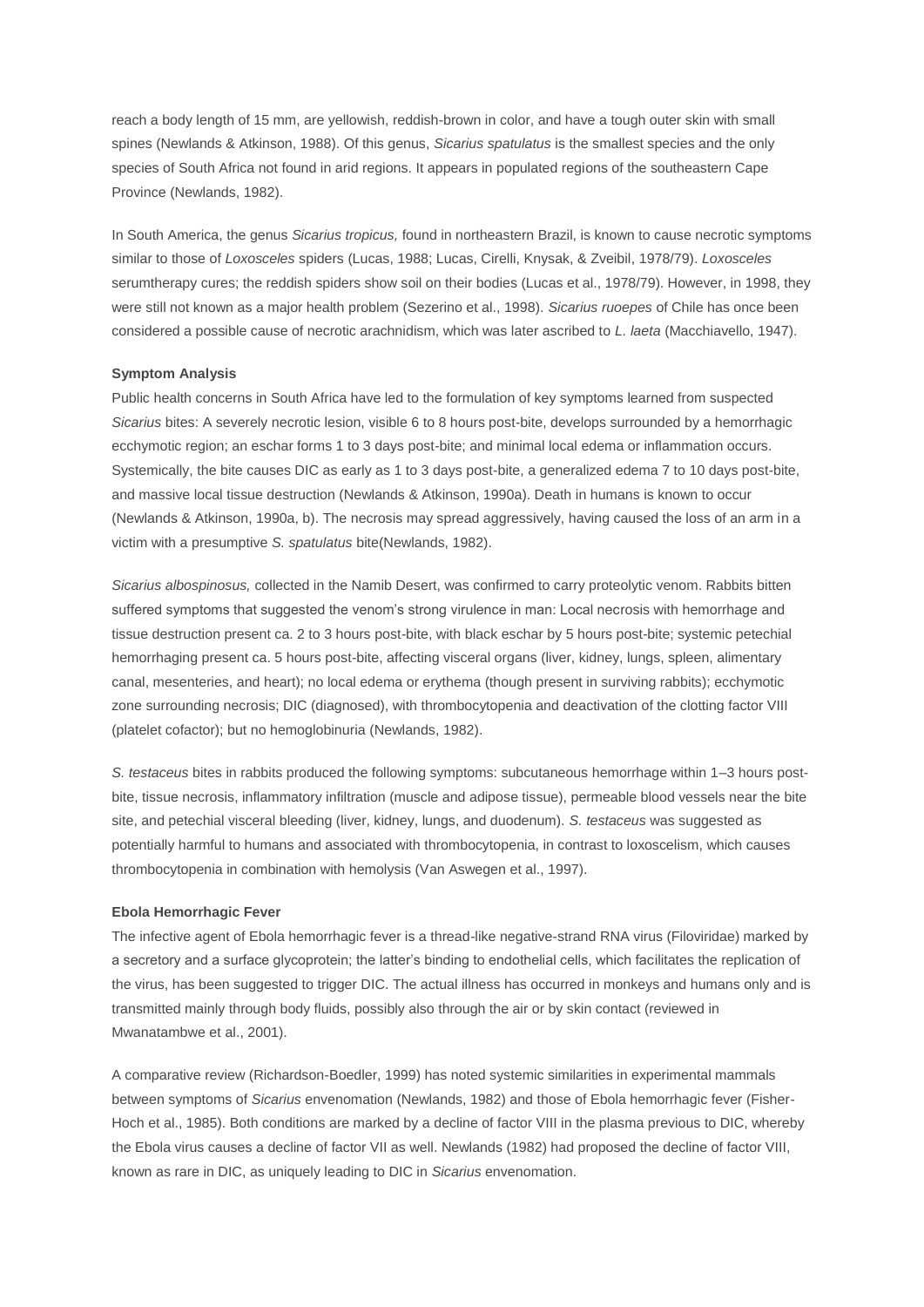In humans, DIC can occur within 1 to 3 days following a suspected *Sicarius* bite. In contrast, the incubation time for Ebola hemorrhagic fever (central Africa) is 5 to 10 days. Symptoms include high fever, headache, myalgia, diarrhea, and mental changes. These symptoms are followed during the second week of illness by a generalized hemorrhage with hematological manifestations, including DIC, thrombocytopenia, and lymphopenia (Sodhi, 1996).

Morvan, Nakouné, Deubel, & Colyn (2000), studying at localities in the Central African Republic, identified three dominant small mammals—two rodent species, *Mus setulosus* and *Praomys* species, and one shrew species, *Sylvisorex ollula*—as healthy hosts of traces of the virus, the first of nonprimate mammals. Zoonotic transmission in central Africa, such as of the Ebola virus and of the simian (SIV)—leading to human (HIV)—immunodeficiency virus, is associated with human contact with body fluids of primates via hunting, preparing, and eating (Wolfe et al., 2004); notably, rodents were commonly eaten. Fruit bats, also consumed by humans in central Africa, are newly revealed carriers of Ebola gene sequences and antibodies against the virus (Choi, 2006). Clubionidae, Genus Cheiracanthium

Sac spiders, genus *Cheiracanthium* (Clubionidae), retreat in a silken sac during the day and activate and hunt at night. They thenfrequently come in contact with humans and cause painful bites and some systemic effects. As reported by Gorham and Rheney (1968), *Cheiracanthium inclusum* (Hentz, 1875) is a species present in the United States with an average body length of 7.5 mm. Hentz (1875) had observed the species in North and South Carolina and described it as livid white or pale yellow, with a dusky longitudinal abdominal line.

*Cheiracanthium mildei,* a species imported from Europe, is present in North America next to the indigenous *C. inclusum* (Spielman & Levi, 1970). Associated with local necrosis in some reports, the necrotizing potential of *Cheiracanthium* bites has recently been discredited (Isbister et al., 2005; Vetter, Isbister, Bush, & Boutin, 2006). It was concluded that, only rarely, a mild necrosis may occur (Vetter et al., 2006). Worldwide, spiders of the genus *Cheiracanthium* causing local and systemic effects also include *C. punctorium* of Europe, *C. diversum* (syn.: *C. mordax*) of the central and southwest Pacific region, *C. japonicum* of Japan,and *C. lawrencei* of South Africa*.* Symptom Analysis

Mostly from August to October, probable *C. mildei* bites occurring indoors near Boston, Massachusetts, produced sharp pain, a red wheal, and soon a slough. Local necrosis is also present 2 or 3 days post-bite, lasting from 1.5 to 8 weeks, reaching up to 30 mm in diameter, and often surrounded by a zone of induration. A voluntary, mildly pricking bite received from an immature *C. mildei* caused local itching, erythema, and induration (3 mm in diameter); the lesion was absent by the next day (Spielman & Levi, 1970). Local induration present for a few weeks followed a painful bite by a female *C. mildei,* inflicted indoors in June in Connecticut (Krinsky, 1987).In Indiana, an adult female *C. mildei,* present indoors during December, caused an immediate stinging sensation and a red wheal (ca. 20x10 mm). After a few days post-bite, a 50x70 mm zone of erythema and nodular induration with small petechiae developed, healing within 3 weeks (Minton, 1972). The three reports noted no systemic symptoms.

*C. inclusum* has caused immediate local pain, which intensified and gradually involved the part bitten, but no necrosis (Fuhrman & Reeves, 1957; Gorham & Rheney, 1968). Nausea and ineffectual vomiting were present as early as 15 minutes post-bite. The culprit species was a female *C. inclusum,* found in August in Georgia (indoors) (Gorham & Rheney, 1968). *C. inclusum* adhered to the bite site after injection of the venom; it was later identified as an immature male, found indoors in California (Fuhrman & Reeves,1957).

Local pain, a necrotic lesion nearly pea-sized (in diameter) and visible hours after the bite, and the acute systemic symptoms of chest constriction, chills, malaise, and swollen regional lymph nodes were caused by a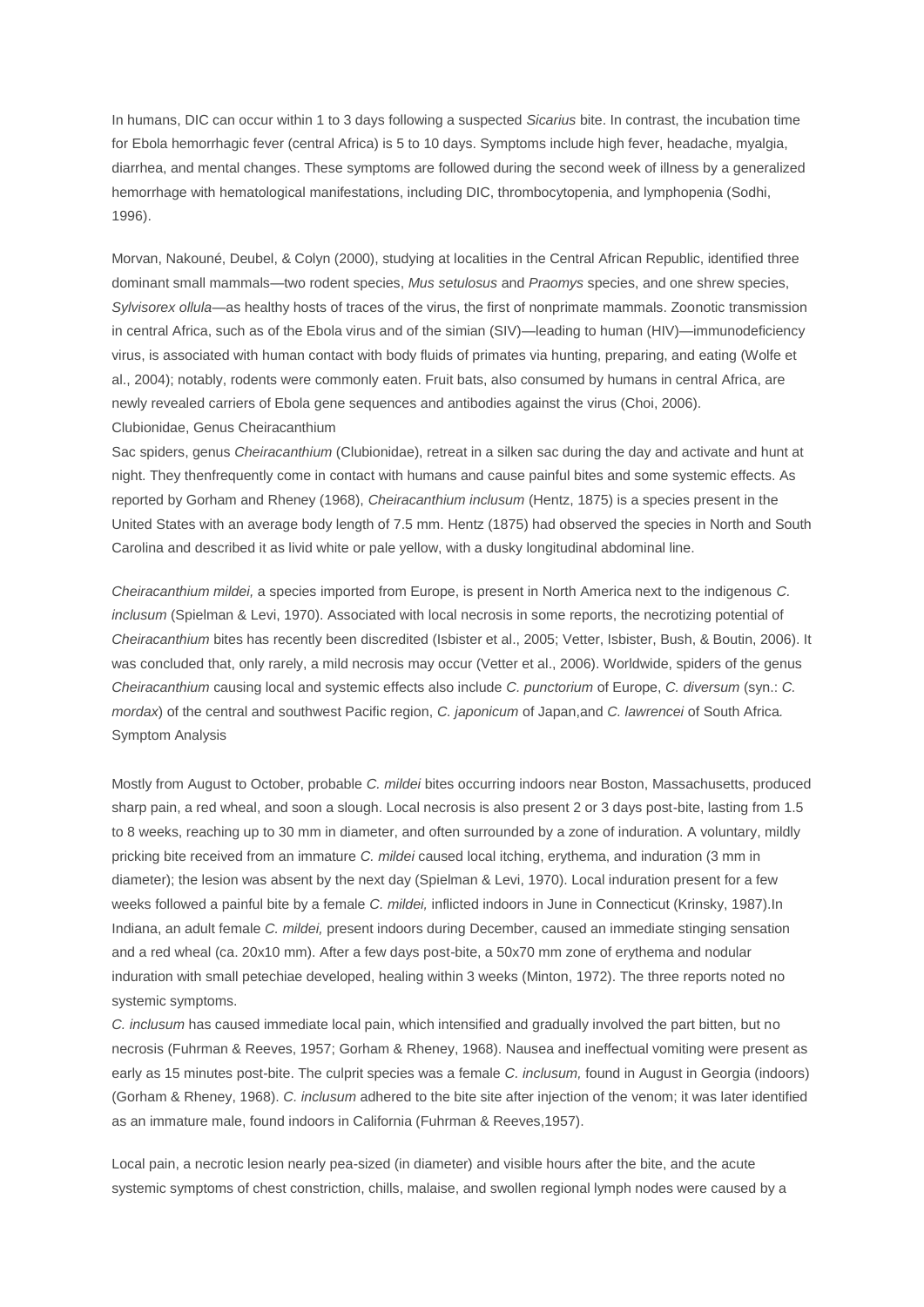verified nocturnal *C. punctorium* bite (in the left axilla) in August in Yugoslavia. Three other victims, who had also brought the spider in for identification, showed similar symptoms; one victim had an additional light fever (Maretic´, 1962). In Germany, bites are most common in August, when the female *C. punctorium* guards her eggs in a silken structure that is built with plant parts and reaches, in some cases, the size of a chicken egg. All of the victims observed suffered repeated chills and chest constriction (Habermehl, 1974). In addition, a local bluish-red swelling with burning pains, later yielding to itching and rarely suppurating, as well as headache, nausea, vomiting, circulatory collapse, have been caused by this species known as the only venomous spider present in Germany (Habermehl, 1974, 1976).

*C. diversum,* found in the central and southwest Pacific region, is known to cause moderate to grave symptoms (Fuhrman & Reeves, 1957). The spider has apparently triggered, compared to the other species of this genus, more serious systemic effects that result in hospitalization. The species is even suspected of having elicited a coma in a female Hawaiian resident that occurred 4 hours post-bite and culminated in a fatal brain hemorrhage 4 days later (during January) (Baerg, 1959). Another victim of the Hawaiian Islands, a 4-year-old girl, was bitten on the finger by *C. diversum*, resulting in immediate severe local pain that rapidly affected her whole arm. The pain subsided after treatment, but her hand remained swollen (Anonymous, 1962).

*C. japonicum* of Japan is contacting humans, often during the night, between May and August. Male spiders in particular were found to infest houses. Victims bitten suffered (locally) continuous pain, edema, erythema, and petechiae, often with systemic manifestations such as nausea, vomiting, and headache (Ori, 1975).

In the Pretoria-Witwatersrand area of South Africa, *Cheiracanthium* bites are considered the most common, followed by *Loxosceles* and *Latrodectus* bites (Newlands & Atkinson, 1988). South African tick-bite fever has been a differential diagnosis for the dermal and systemic symptoms of suspected *C. lawrencei* bite. Bites by both *C. lawrencei* and infected ticks are associated with local necrosis. Ascribed to the spider bite are local edema, erythema, pain, and necrosis (two initial necrotic areas from fang entry points merge, becoming yellowish), which heals after ca. 10 days. Systemic symptoms (fever, headache, and rash) resembling tick-bite fever occur within 3 days of the spider bite or on the third day post-bite—a shorter incubation time than noted for South African tickbite fever—and do not respond to tetracycline normally given for the latter condition; therefore, a rickettsial infection, which is also distinguished by a black eschar at the bite site, could not be suspected in the cases observed (Newlands & Atkinson, 1990a). The spider's role as vector of the infective agent was found unlikely (Newlands & Atkinson, 1988).

Initially, suspected *C. lawrencei* bites are painless and do not interfere in the victim's sleep if they occur at night (Newlands, Martindale, Berson, & Rippey, 1980). Instead, the local pain intensifies gradually (Newlands & Atkinson, 1988). In some victims, and also in experimental rabbits (Newlands et al., 1980), a bruise-like secondary lesion is visible ca. 14 days post-bite (Newlands & Atkinson, 1988, 1990a).

Compared to suspected *C. lawrencei* bites, the local pains triggered by, at least, *C. inclusum, C. punctorium,* and *C. diversum* are marked by a more rapid onset, as are the systemic symptoms caused by, at least, *C. inclusum*  and *C. punctorium.* 

## **African Tick-bite Fever**

African tick-bite fever, caused by *Rickettsia africae,* causes rather mild symptoms and a late development of specific antibodies. The illness, encountered in sub-Saharan Africa, was formerly attributed to *Rickettsia conorii,* the agent of the more serious Mediterranean spotted fever, which causes a faster immune response than *R. africae* (Fournier, Jensenius, Laferl, Vene, & Raoult, 2002).African tick-bite fever, transmitted by *Amblyomma*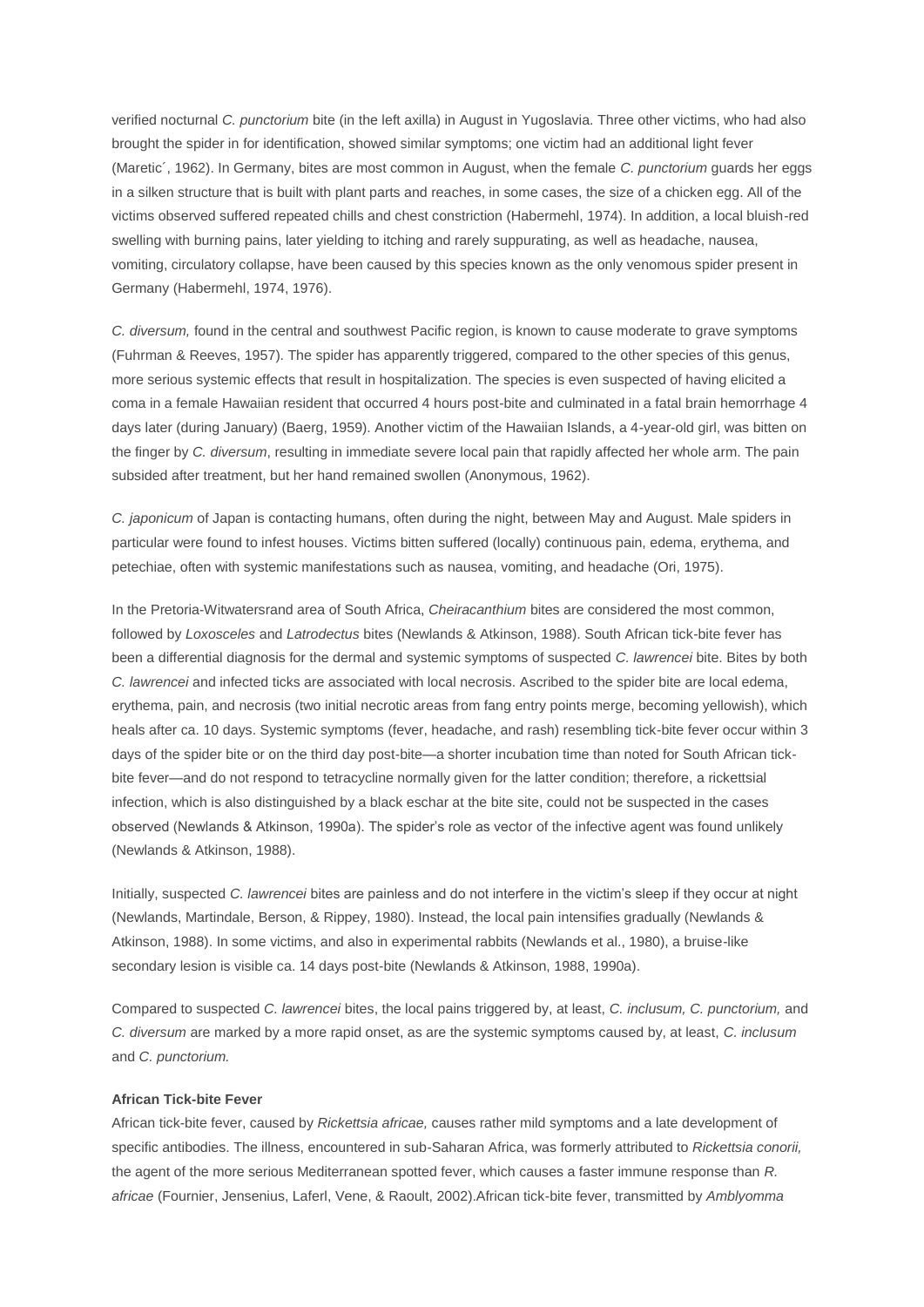ticks (parasites of cattle and game), tends to occur in clusters, often affecting groups of travelers. A victim may have several inoculation eschars. The incubation time is 6 to 7 days, and fever or an influenza-like syndrome, regional lymphadenopathy, and rash (maculopapular or vesicular, seldom purpuric) are encountered (Raoult et al., 2001).

#### **Conclusion**

In geographical regions where public health issues focus on serious manifestations from both spider and tick bites, or due to travel of thus affected humans from endemic to nonendemic areas, the differential diagnosis is of importance in clinical and forensic investigation. As a rule, dermal symptoms are potentially more prolonged and serious in spider bites (two lesions from fangs), especially in bites by a member of the Sicariidae, than in infective bites (usually one lesion). Also, systemic symptoms of spider bites tend to develop sooner following inoculation than those of a similar zoonotic hematological illness. Heat or other locally applied vasodilators in necrotic arachnidism, also in tick bite with brief attachment, are warned against.

#### Acknowledgments

Much of the information for this article was collected during research on the envenomation effects of the world's most dangerous spiders, all in preparation for a manuscript on arachnids and other toxic creatures, their toxic symptoms, and current and predicted homeopathic uses. Translations are my own. Thanks to my sister, Christine Boedler, living in Brazil, for helping once with a Portuguese expression. The pictures of the spiders (pp. 57, 58) and of the lesion were ordered from Photo Researchers, Inc.

# **References**

Akre, R. D., & Myhre, E. A. (1991). Biology and medical importance of the aggressive house spider, *Tegenaria agrestis,* in the Pacific Northwest (Arachinida: Araneae: Agelenidae). *Melanderia, 47,* 1–30.

Anderson, P. C. (1977). What's new in loxoscelism—1978. Case report. *Missouri Medicine, 74,* 549–552.

Anderson, P. C. (1982). Necrotizing spider bites. *American Family Physician, 26*(3), 198–203.

Anonymous. (1962). Chiracanthium diversum Koch. *Proceedings of the Hawaiian Entomological Society, 18,* 16.

Anonymous. (1986). Warning: Ticks ahead. *Emergency Medicine, 18*(10), 27–53.

Auer, A. I., & Hershey, F. B. (1974). Surgery for necrotic bites of the brown spider. *Archives of Surgery, 108,* 612–618.

Baerg, W. J. (1959). The black and five other venomous spiders in the United States*. Arkansas Agricultural Experiment Station Bulletin, 608,* 1–43.

Benach, J. L., & Habicht, G. S. (1981). Clinical characteristics of human babesiosis. *Journal of Infectious Diseases, 144,* 481.

Bennett, R. G., & Vetter, R. S. (2004). An approach to spider bites. Erroneous attribution of dermonecrotic lesions to brown recluse or hobo spider bites in Canada. *Canadian Family Physician, 50,* 1098–1101.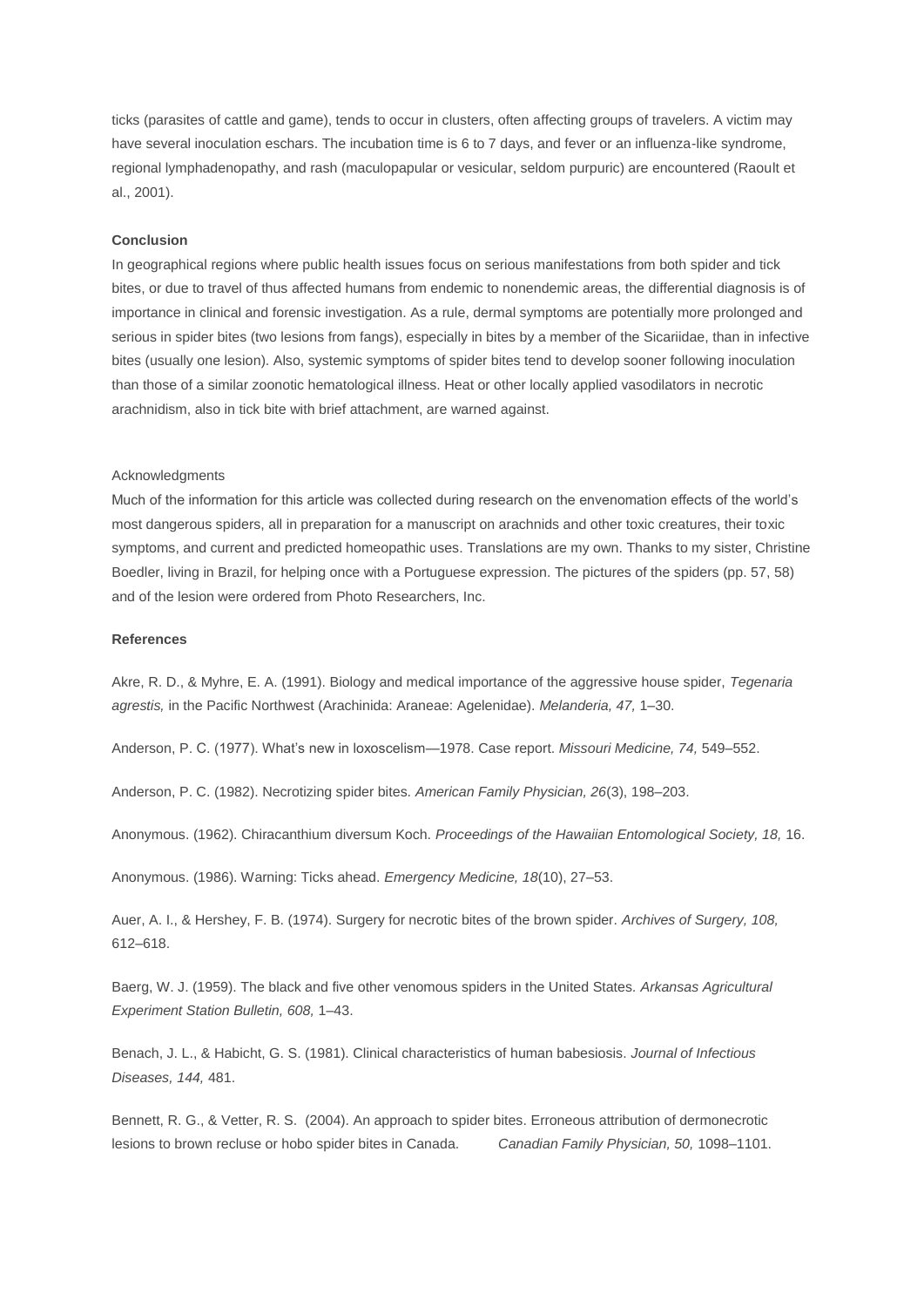Berger, R. S., Millikan, L. E., & Conway, F. (1973). An *in vitro* test for *Loxosceles reclusa* spider bites. *Toxicon, 11,* 465–470.

Borkan, J., Gross, E., Lubin, Y., & Oryan, I. (1995). An outbreak of venomous spider bites in a citrus grove. *American Journal of Tropical Medicine and Hygiene, 52,* 228–230.

Brooks, G. F., & Buchanan, T. M. (1970). Tularemia in the United States: Epidemiologic aspects in the 1960s and follow-up of the outbreak of tularemia in Vermont. *Journal of Infectious Diseases, 121,* 357–359.

Choi, C. Q. (2006). Going to bat: Natural reservoir for emerging viruses may be bats. *Scientific American, 294*(3), 24, 24B.

Dammin, G. J., Spielman, A., Benach, J. L., & Piesman, J. (1981). The rising incidence of clinical *Babesia microti* infection. *Human Pathology, 12,* 398–400.

Denny, W. F., Dillaha, C. J., & Morgan, P. N. (1964). Hemotoxic effect of *Loxosceles reclusus* venom: In vivo and in vitro studies*. Journal of Laboratory and Clinical Medicine, 64,* 291–298.

Erickson, T., Hryhorczuk, D. O., Lipscomb, J., Burda, A., & Greenberg, B. (1990). Brown recluse spider bites in an urban wilderness. *Journal of Wilderness Medicine, 1,* 258–264.

Evans, G. P. A. (1969). Tularemia in Huron county, Ontario, 1968. *Canadian Journal of Public Health, 60,* 447– 449.

Fardon, D. W., Wingo, C. W., Robinson, D. W., & Masters, F. W. (1967). The treatment of brown spider bite. *Plastic and Reconstructive Surgery, 40,* 482–488.

Fischer, J. J. (1990). Rocky Mountain spotted fever. When and why to consider the diagnosis. *Postgraduate Medicine, 87*(4), 109–118.

Fisher-Hoch, S. P., Platt, G. S., Neild, G. H., Southee, T., Baskerville, A., Raymond, R. T., et al. (1985). Pathophysiology of shock and hemorrhage in a fulminating viral infection (Ebola). *Journal of Infectious Diseases, 152,* 887–894.

Fournier, P.-E., Jensenius, M., Laferl, H., Vene, S., & Raoult, D. (2002). Kinetics of antibody responses in *Rickettsia africae* and *Rickettsia conorii* infections*. Clinical and Diagnostic Laboratory Immunology, 9,* 324–328.

Fuhrman, D. P., & Reeves, W. C. (1957). Toxic bite of a spider, *Cheiracanthium inclusum* Hentz. *California Medicine, 87,* 114.

Gombert, M. E., Goldstein, E. J. C., Benach, J. L., Tenenbaum, M. J., Grunwaldt, E., Kaplan, M. H., et al. (1982). Human babesiosis. Clinical and therapeutic considerations. *Journal of the American Medical Association, 248,* 3005–3007.

Gomez, H. F., Krywko, D. M., & Stoecker, W. Y. (2002). A new assay for the detection of *Loxosceles* species (brown recluse) spider venom. *Annals of Emergency Medicine, 39,* 469–474.

Gorham, J. R., & Rheney, T. B. (1968). Envenomation by the spiders *Chiracanthium inclusum* and *Argiope aurantia.* Observations on arachnidism in the United States. *Journal of the American Medical Association, 206,*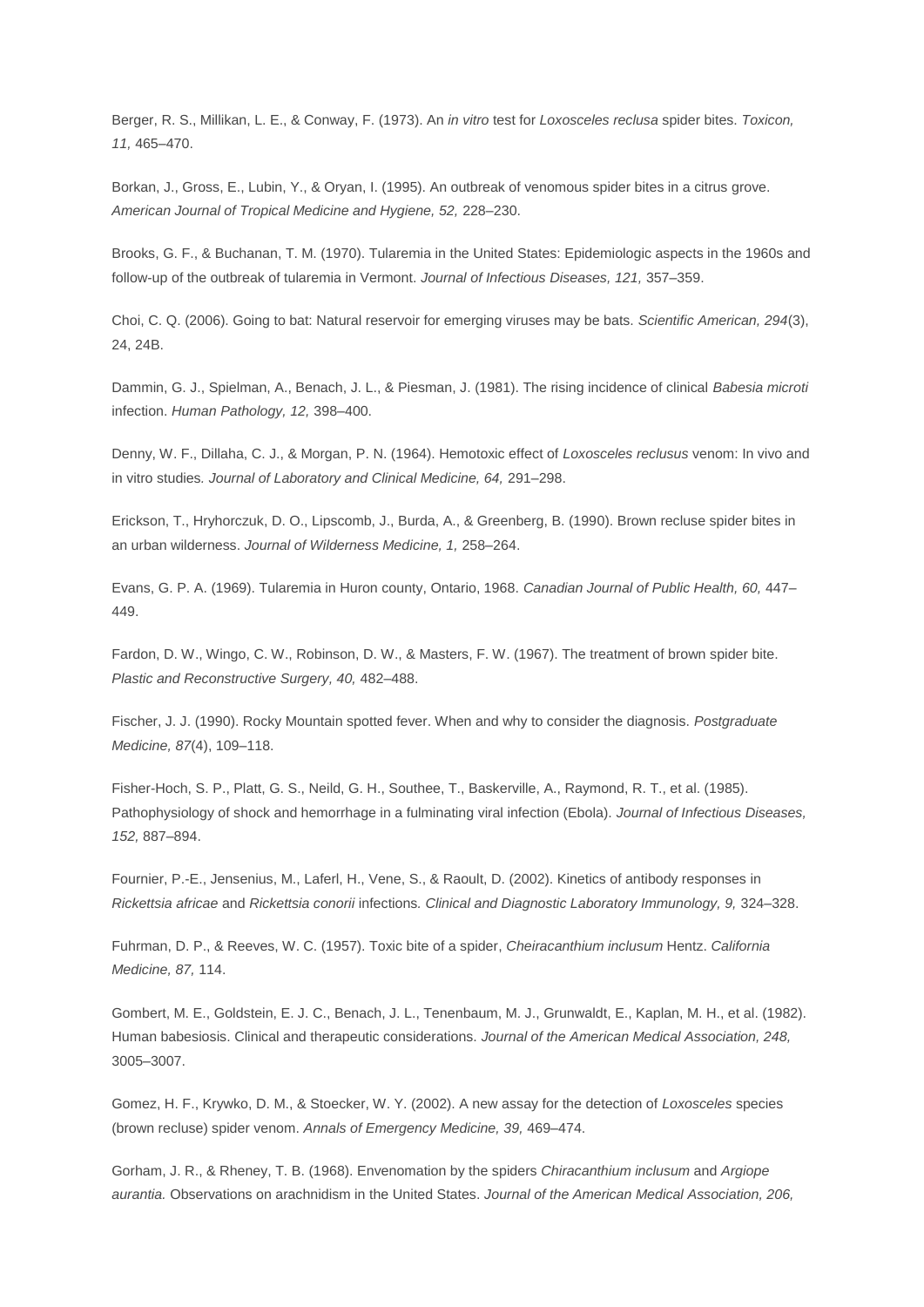1958–1962**.** 

Habermehl, G. (1974). Vergiftungen durch die Dornfingerspinne. *Naturwissenschaften, 61,* 368. Habermehl, G. (1976). *Gift-Tiere und ihre Waffen.* Berlin: Springer-Verlag.

Hentz, N. M. (1875). Clubiona inclusa. In E. Burgess (Ed.), *The Spiders of the United States*. *A Collection of the Arachnological Writings of Nicholas Marcellus Hentz, M.D.* (pp. 85–86). Boston: Boston Society of Natural History.

Hite, J. M., Gladney, W. J., Lancaster, J. L., Jr., & Whitcomb, W. H. (1966). Biology of the brown recluse spider. *Arkansas Agricultural Experiment Station Bulletin, 711,* 1–26.

Hogan, C. J., Barbaro, K. C., & Winkel, K. (2004). Loxoscelism: Old obstacles, new directions. *Annals of Emergency Medicine, 44,* 608–624.

Iacopino, V., & Earnhart, T. (1990). Life-threatening babesiosis in a woman from Wisconsin. *Archives of Internal Medicine, 150,* 1527–1528.

Isbister, G. K., White, J., Currie, B. J., Bush, S. P., Vetter, R. S., & Warrel, D. A. (2005). Spider bites: Addressing mythology and poor evidence [Letter to the editor]. *American Journal of Tropical Medicine and Hygiene, 72,* 361– 367.

King, L. E., Jr. (1985). Brown recluse spider bites: Stay cool [Letter to the editor]. *Journal of the American Medical Association, 254,* 2895–2896.

King, L. E., Jr., & Rees, R. S. (1986). Treatment of brown recluse spider bites [Letter to the editor]. *Journal of the American Academy of Dermatology, 14,* 691–692.

Krinsky, W. L. (1987). Envenomation by the sac spider *Chiracanthium mildei. Cutis, 40,* 127–129.

Lee, R. V., Buker, R. S., Jr., & Petersen, K. M. (1969). North American loxoscelism. Two presumptive cases from Northern Montana*. Rocky Mountain Medical Journal, 66*(5), 57–59.

Lowry, B. P., Bradfield, J. F., Carroll, R. G., Brewer, K., & Meggs, W. J. (2001). A controlled trial of topical nitroglycerin in a New Zealand white rabbit model of brown recluse spider envenomation. *Annals of Emergency Medicine, 37,* 161–165**.**

Lucas, S. (1988). Spiders in Brazil. *Toxicon, 26,* 759–772.

Lucas, S., Cirelli, A., Knysak, I., & Zveibil, L. (1978/79). Aracnídeos coletados no Piauí durante a realização do Projeto Rondon XXII. *Memorias do Instituto de Butantan, 42/43,* 127–138.

Macchiavello, A. (1947). Cutaneous arachnidism or gangrenous spot of Chile. *Puerto Rico Journal of Public Health and Tropical Medicine, 22,* 425–460.

Madon, M. B., & Hall, R. E. (1970). First record of *Loxosceles rufescens* (Dufour) in California*. Toxicon, 8,* 91–92.

Maretic´, Z. (1962). Chiracanthium punctorium Villers—Eine europäische Giftspinne. *Medizinische Klinik, 57,* 1576–1577.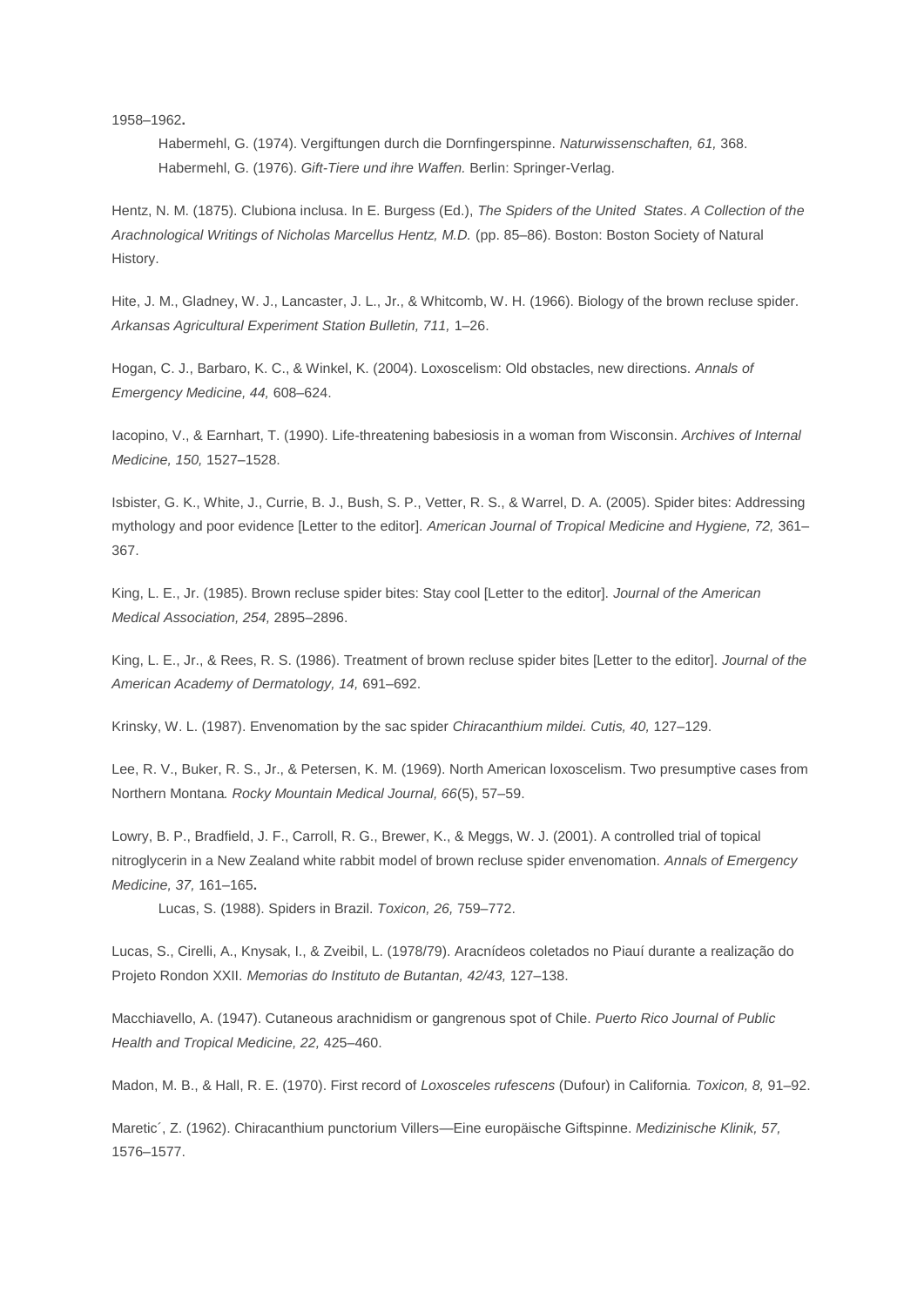Meldrum, S. C., Birkhead, G. S., White, D. J., Benach, J. L., & Morse, D. L. (1992). Human babesiosis in New York State: An epidemiological description of 136 cases. *Clinical Infectious Diseases, 15,* 1019–1023.

Minton, S. A., Jr. (1972). Poisonous spiders of Indiana and a report of a bite by *Chiracanthium mildei. Journal of the Indiana State Medical Association, 65,* 425–426.

Morvan, J. M., Nakouné, E., Deubel, Y., & Colyn, M. (2000). Écosystèmes forestiers et virus Ebola. *Bulletin de la Société de Pathologie Exotique, 93,* 172–175.

Museu Instituto Butantan. (2001a). Snakes. In All you need to know [computer software].

Museu Instituto Butantan. (2001b). Spiders and scorpions. In All you need to know [computer software].

Mwanatambwe, M., Yamada, N., Arai, S., Shimizu-Suganuma, M., Shichinohe, K., & Asano, G. (2001). Ebola hemorrhagic fever (EHF): Mechanism of transmission and pathogenicity*. Journal of the Nippon Medical School, 68,* 370–375.

Nance, W. E. (1961). Hemolytic anemia of necrotic arachnidism. *American Journal of Medicine, 31,* 801–807.

Newlands, G. (1982). Preliminary report on the medical importance of *Sicarius* (Araneae: Sicariidae) and the action of its venom*. Memorias do Instituto de Butantan, 46,* 293–304.

Newlands, G., & Atkinson, P. (1988). Review of southern African spiders of medical importance, with notes on the signs and symptoms of envenomation. *South African Medical Journal, 73,* 235–239.

Newlands, G., & Atkinson, P. (1990a). A key for the clinical diagnosis of araneism in Africa south of the equator. *South African Medical Journal, 77,* 96–97.

Newlands, G., & Atkinson, P. (1990b). Behavioural and epidemiological considerations pertaining to necrotic araneism in southern Africa. *South African Medical Journal, 77,* 92–95.

Newlands, G., Martindale, C., Berson, S. D., & Rippey, J. J. (1980). Cutaneous necrosis caused by the bite of *Chiracanthium* spiders. *South African Medical Journal, 57,* 171–173.

Ori, M. (1975). Studies on the poisonous spider, *Chiracanthium japonicum,* as a pest of medical importance. 1. Envenomation by the spider, *Chiracanthium japonicum. Japanese Journal of Sanitary Zoology, 26,* 225–229.

Osterhoudt, K. C., Zaoutis, T., & Zorc, J. J. (2002). Lyme disease masquerading as brown recluse spider bite. *Annals of Emergency Medicine, 39,* 558–561.

Raoult, D., Fournier, P. E., Fenollar, F., Jensenius, M., Prioe, T., De Pina, J. J., et al. (2001)*. Rickettsia africae,* a tick-borne pathogen in travelers to sub-saharan Africa. *New England Journal of Medicine, 344,* 1504–1510.

Rees, R. S., O'Leary, J. P., & King, L. E., Jr. (1983). The pathogenesis of systemic loxoscelism following brown recluse spider bites. *Journal of Surgical Research, 35,* 1–10.

Richardson-Boedler, C. (1998). A potential antidote for the necrotic and systemic effects caused by the brown recluse spider (Loxosceles reclusa): A homeopathic preparation from the spider. *Journal of the American Institute of Homeopathy, 91,* 277–283.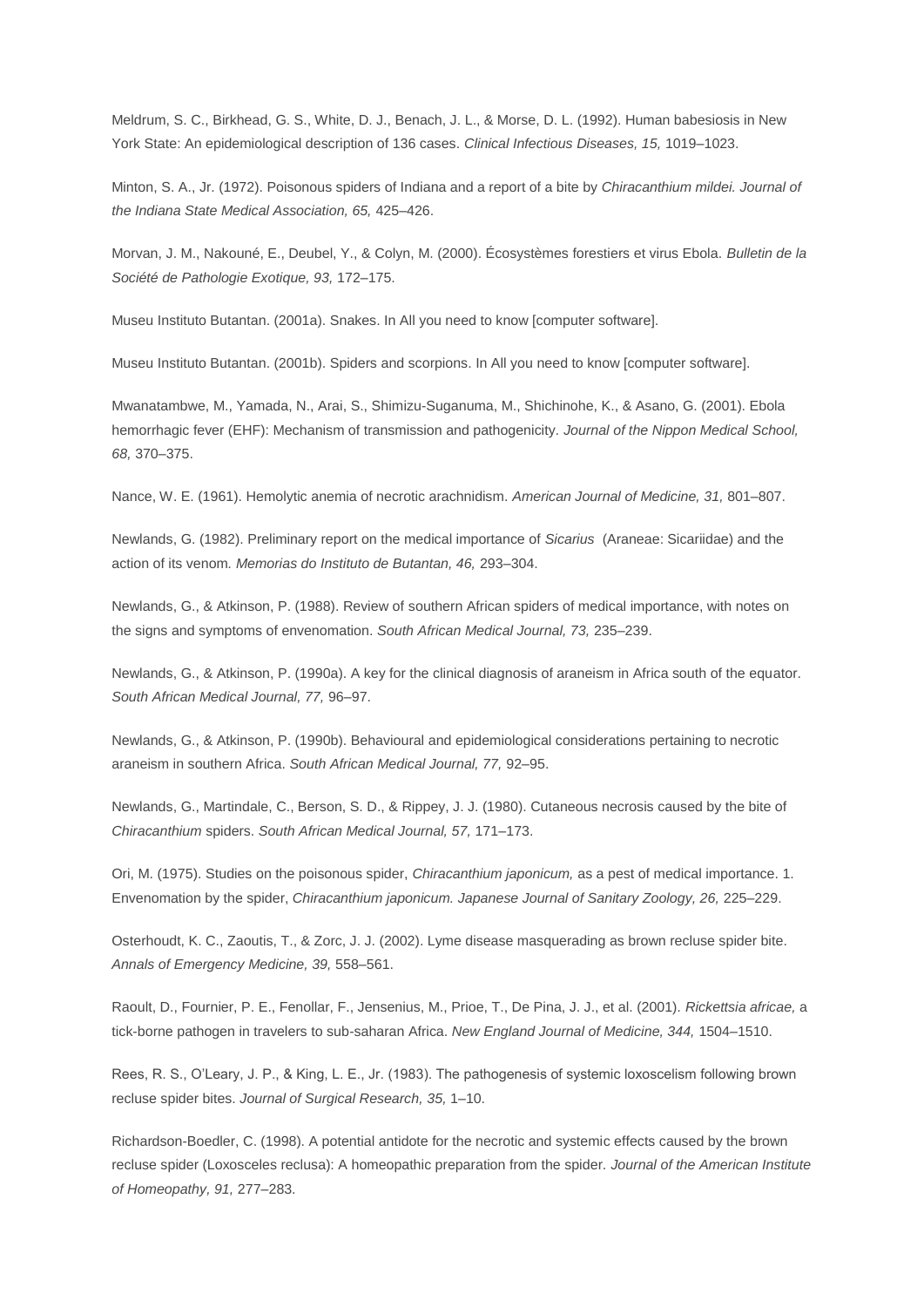Richardson-Boedler, C. (1999). *Sicarius* (six-eyed crab spider): A homeopathic treatment for Ebola haemorrhagic fever and disseminated intravascular coagulation? *British Homeopathic Journal, 88,* 24–27.

Richardson-Boedler, C. (2002). The brown spider *Loxosceles laeta:* Source of the remedy *Tarentula cubensis? Homeopathy, 91,* 166–170.

Rosenstein, E. D., & Kramer, N. (1987). Lyme disease misdiagnosed as a brown recluse spider bite [Letter to the editor]*. Annals of Internal Medicine, 107,* 782**.** 

Sams, H. H., Hearth, S. B., Long, L. L., Wilson, D. C., Sanders, D. H., & King, L. E., Jr. (2001). Nineteen documented cases of *Loxosceles reclusa* envenomation. *Journal of the American Academy of Dermatology, 44,* 603–608.

Sanders, C. V., & Hahn, R. (1968). Analysis of 106 cases of tularemia*. Journal of the Louisiana State Medical Society, 120,* 391–393.

Schenone, H., & Prats, F. (1961). Arachnidism by Loxosceles laeta. *Archives of Dermatology, 83,* 139–142.

Schenone, H., Rojas, A., Reyes, H., Villarroel, F., & Suarez, G. (1970). Prevalence of *Loxosceles laeta* in houses in Central Chile. *American Journal of Tropical Medicine and Hygiene, 19,* 564–567.

Scholtens, R. G., Braff, E. H., Healy, G. R., & Gleason, N. (1968). A case of babesiosis in man in the United States. *American Journal of Tropical Medicine and Hygiene, 17,* 810–813.

Sezerino, U. M., Zannin, M., Coelho, L. K., Gonçalves, J., Jr., Grando, M., Mattosinho, S. G., et al. (1998). A clinical and epidemiological study of *Loxosceles* spider envenoming in Santa Catarina, Brazil. *Transactions of the Royal Society of Tropical Medicine and Hygiene, 92,* 546–548.

da Silva, P. H., da Silveira, R. B., Appel, M. H., Mangili, O. C., Gremski, W., & Veiga, S. S. (2004). Brown spiders and loxoscelism. *Toxicon, 44,* 693–709.

Sodhi, A. (1996). Ebola virus disease. Recognizing the face of a rare killer. *Postgraduate Medicine, 99*(5), 75–76, 78.

Spielman, A., & Levi, H. W. (1970). Probable envenomation by *Chiracanthium mildei,* a spider found in houses. *American Journal of Tropical Medicine and Hygiene, 19,* 729–732.

Spielman, A., Clifford, C. M., Piesman, J., & Corwin, M. D. (1979). Human babesiosis on Nantucket Island, USA: Description of the vector, *Ixodes* (*Ixodes*) *dammini,* n. sp. (Acarina: Ixodidae). *Journal of Medical Entomology, 15,* 218–234.

Steketee, R. W., Eckman, M. R., Burgess, E. C., Kuritsky, J. N., Dickerson, J., Schell, W. L., et al. (1985). Babesiosis in Wisconsin. A new focus of disease transmission. *Journal of the American Medical Association, 253,* 2675–2678.

Swanson, D. L., & Vetter, R. S. (2005). Bites of brown recluse spiders and suspected necrotic arachnidism*. New England Journal of Medicine, 352,* 700–707.

Van Aswegen, G., Van Rooyen, J. M., Van der Nest, D. G., Veldman, F. J., De Villiers, T. H., & Oberholzer, G. (1997). Venom of a six-eyed crab spider, *Sicarius testaceus* (Purcell, 1908), causes necrotic and haemorrhagic